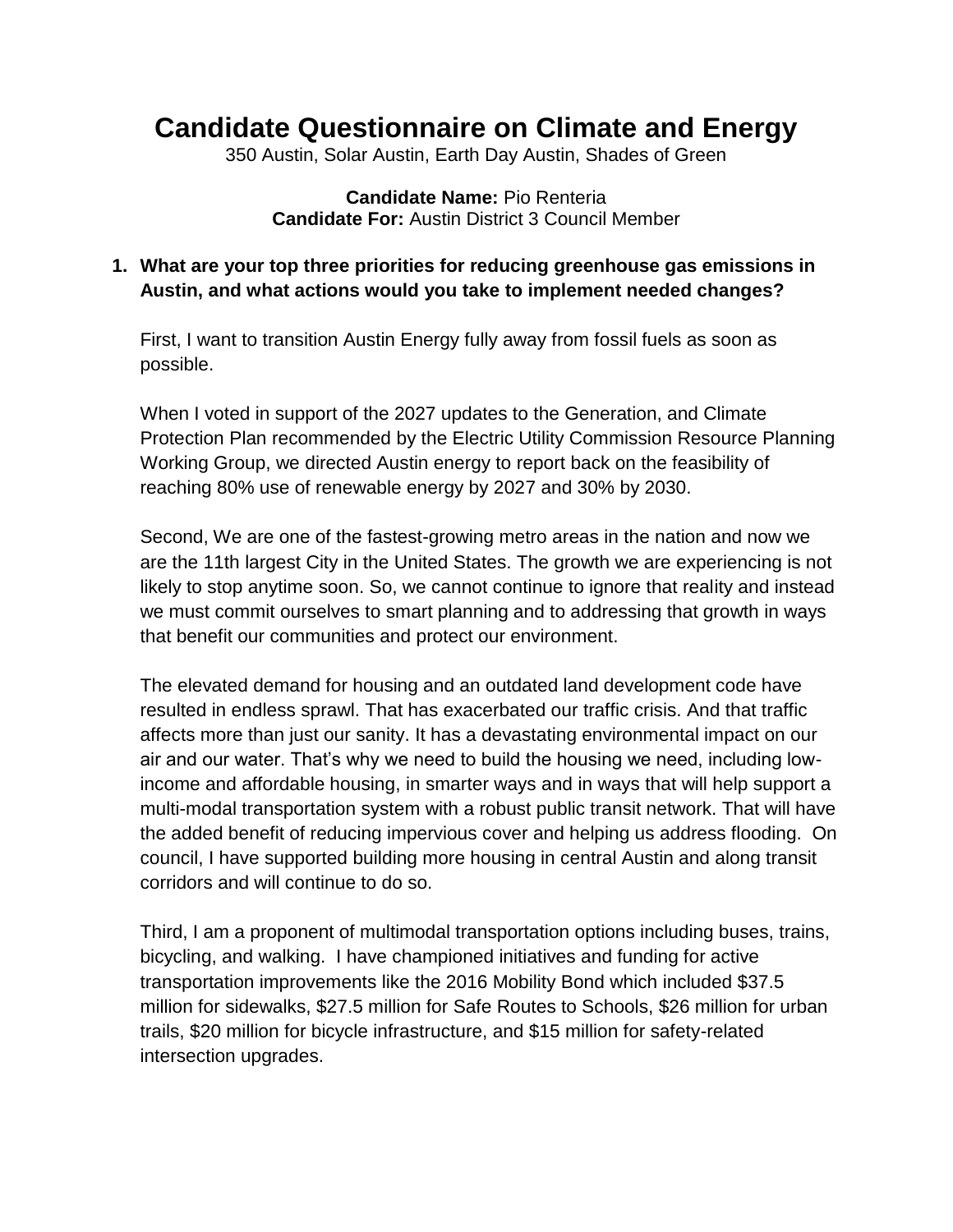**2. As mayor or council member, you will be a member of the Austin Energy Utility Oversight Committee. What will you do to make sure that Austin Energy takes the necessary steps to phase out its use of fossil fuels for power generation by 2030?**

I support transitioning Austin Energy fully away from fossil fuels as soon as possible. When I voted in support of the 2027 updates to the Generation, and Climate Protection Plan recommended by the Electric Utility Commission Resource Planning Working Group, we directed Austin energy to report back on the feasibility of reaching 80% use of renewable energy by 2027 and 30% by 2030. I will continue to monitor progress on that front and will do all I can to help Austin Energy reach those goals.

**3. Despite declining costs of solar, many low income residents and multi-family housing tenants are challenged to participate in Austin Energy's existing rooftop solar programs. Do you think it is important to expand access to solar by developing targeted programs and policies at Austin Energy? Please explain.**

## Absolutely.

When we take on environmental issues, we must consider also consider justice and equity. When Austin Energy built the La Loma Community Solar Farm in my District, I worked with City and Austin Energy Staff to create policies that would allow folks enrolled in the Customer Assistance Program (CAP) to participate in the Community Solar Program. I would continue to support and develop these types of programs. And I would support exploring innovative financing options to allow low-income families to participate in rooftop solar programs.

**4. Local, distributed scale solar installation has produced values to the utility, community and the local economy. Do you support the expansion of utility investment programs (including rebates) for installing solar locally within the Austin Energy territory? Please explain.**

Yes. I strongly support efforts to make solar accessible to more people.

**5. What specific role and responsibility do you see Austin taking in responding to local, regional and international impacts of climate change, including preparing for large numbers of people displaced by extreme weather events?**

We must do our part to limit climate change by reducing greenhouse gas emissions. On the regional level, climate change may place more strain on our